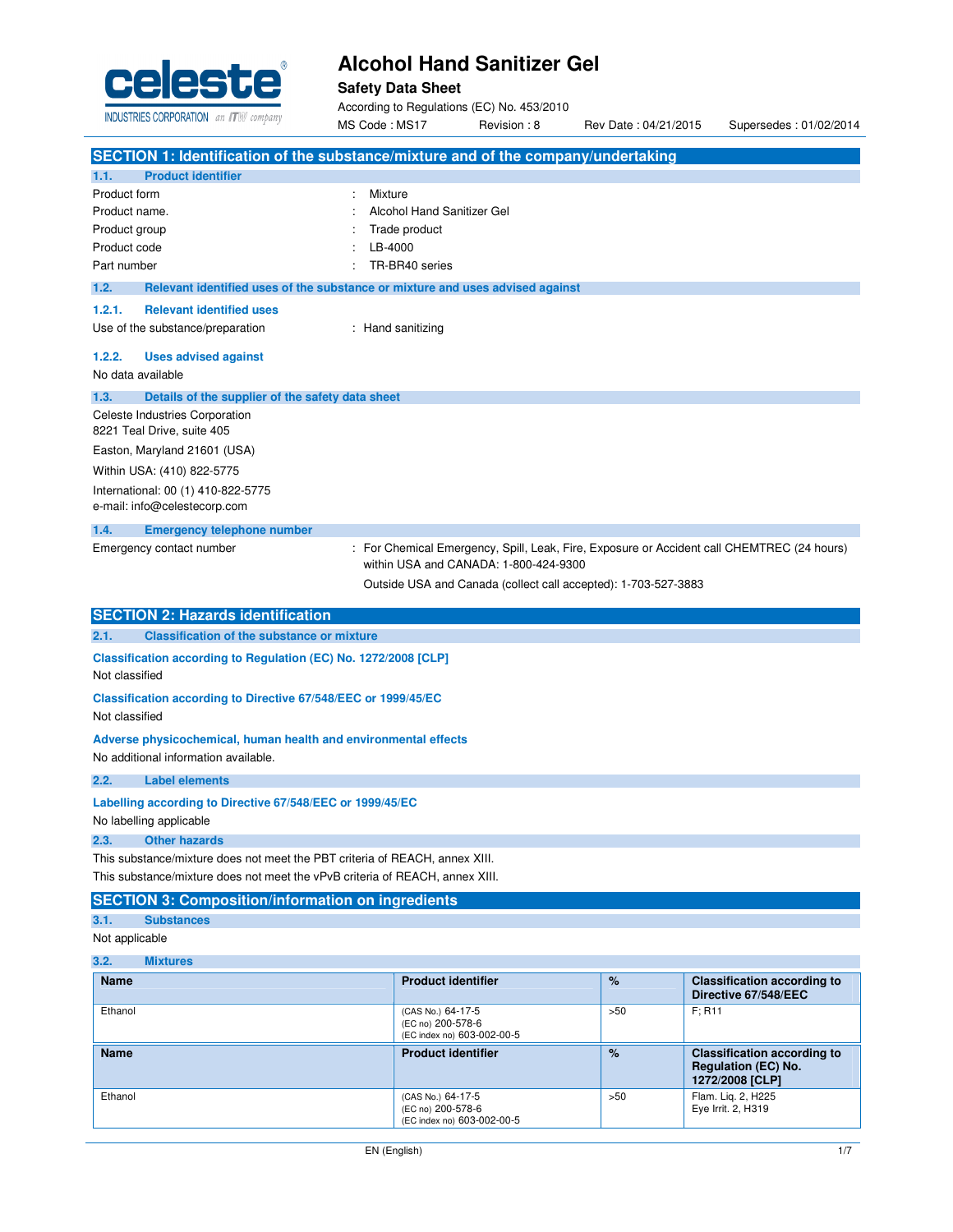Full text of R-, H- and EUH-phrases: see section 16.

|             | <b>SECTION 4: First aid measures</b>                                                                |                                                                                                                                                                                                                                                                                                                                             |
|-------------|-----------------------------------------------------------------------------------------------------|---------------------------------------------------------------------------------------------------------------------------------------------------------------------------------------------------------------------------------------------------------------------------------------------------------------------------------------------|
| 4.1.        | <b>Description of first aid measures</b>                                                            |                                                                                                                                                                                                                                                                                                                                             |
|             | First-aid measures after inhalation                                                                 | : If respiratory irritation occurs upon inhalation, remove to fresh air. Seek medical attention if<br>symptoms develop or persist.                                                                                                                                                                                                          |
|             | First-aid measures after skin contact                                                               | : When symptoms occur: rinse immediately with plenty of water.                                                                                                                                                                                                                                                                              |
|             | First-aid measures after eye contact                                                                | Immediately flush eyes thoroughly with water for at least 15 minutes.                                                                                                                                                                                                                                                                       |
|             | First-aid measures after ingestion                                                                  | Seek medical attention immediately. If the person is fully conscious, make him/her drink water.<br>Never give an unconscious person anything to drink. Do not induce vomiting.                                                                                                                                                              |
| 4.2.        |                                                                                                     |                                                                                                                                                                                                                                                                                                                                             |
|             | Most important symptoms and effects, both acute and delayed<br>Symptoms/injuries after skin contact | : Intended for hand use without causing irritation but if contacts other skin areas that may become                                                                                                                                                                                                                                         |
|             |                                                                                                     | irritated.                                                                                                                                                                                                                                                                                                                                  |
|             | Symptoms/injuries after eye contact                                                                 | May cause irritation to the eyes.                                                                                                                                                                                                                                                                                                           |
|             | Symptoms/injuries after inhalation                                                                  | May cause chronic nasal passage, throat, or lung irritation if breathed over a prolonged period of<br>time in the form of a mist.                                                                                                                                                                                                           |
| 4.3.        |                                                                                                     | Indication of any immediate medical attention and special treatment needed                                                                                                                                                                                                                                                                  |
|             | Treat symptomatically.                                                                              |                                                                                                                                                                                                                                                                                                                                             |
|             | <b>SECTION 5: Firefighting measures</b>                                                             |                                                                                                                                                                                                                                                                                                                                             |
| 5.1.        | <b>Extinguishing media</b>                                                                          |                                                                                                                                                                                                                                                                                                                                             |
|             | Suitable extinguishing media:                                                                       | : Dry chemical powder. Water spray. alcohol resistant foam.                                                                                                                                                                                                                                                                                 |
| 5.2.        | Special hazards arising from the substance or mixture                                               |                                                                                                                                                                                                                                                                                                                                             |
| Fire hazard |                                                                                                     | Contains flammable ingrediants. Non-flammable liquid, according to Annex VI of Directive<br>67/548/EEC, mixture having a flash point greater than 21 ℃ and less than 55 ℃ need not be<br>classified as flammable if the mixture could not in any way support combustion. . On combustion<br>forms: Toxic gases. carbon oxides (CO and CO2). |
| 5.3.        | <b>Advice for firefighters</b>                                                                      |                                                                                                                                                                                                                                                                                                                                             |
|             | Protective equipment for firefighters                                                               | Extra personal protection: complete protective clothing including self-contained breathing<br>apparatus.                                                                                                                                                                                                                                    |
|             | <b>SECTION 6: Accidental release measures</b>                                                       |                                                                                                                                                                                                                                                                                                                                             |
|             |                                                                                                     |                                                                                                                                                                                                                                                                                                                                             |
| 6.1.        |                                                                                                     |                                                                                                                                                                                                                                                                                                                                             |
|             | Personal precautions, protective equipment and emergency procedures                                 |                                                                                                                                                                                                                                                                                                                                             |
| 6.1.1.      | For non-emergency personnel                                                                         |                                                                                                                                                                                                                                                                                                                                             |
|             | Protective equipment<br><b>Emergency procedures</b>                                                 | Chemical resistant gloves. Use splash goggles when eye contact due to splashing is possible.<br>Eliminate all ignition sources if safe to do so. Ventilate affected area. Avoid contact with skin and<br>eyes.                                                                                                                              |
| 6.1.2.      | For emergency responders                                                                            |                                                                                                                                                                                                                                                                                                                                             |
|             | Protective equipment                                                                                | Chemical resistant gloves. Use splash goggles when eye contact due to splashing is possible.                                                                                                                                                                                                                                                |
|             | <b>Emergency procedures</b>                                                                         | Eliminate all ignition sources if safe to do so. Ventilate affected area. Avoid contact with skin and<br>eyes.                                                                                                                                                                                                                              |
| 6.2.        | <b>Environmental precautions</b>                                                                    |                                                                                                                                                                                                                                                                                                                                             |
|             | No additional information available                                                                 |                                                                                                                                                                                                                                                                                                                                             |
| 6.3.        | Methods and material for containment and cleaning up                                                |                                                                                                                                                                                                                                                                                                                                             |
|             | Methods for cleaning up                                                                             | : Small quantities of liquid spill: take up in non-combustible absorbent material and shovel into<br>container for disposal. For large spills, dike with dirt, then remove by vacuum truck for disposal.                                                                                                                                    |
| 6.4.        | <b>Reference to other sections</b>                                                                  |                                                                                                                                                                                                                                                                                                                                             |
|             | Refer to sections 8 and 13.                                                                         |                                                                                                                                                                                                                                                                                                                                             |
|             |                                                                                                     |                                                                                                                                                                                                                                                                                                                                             |
|             | <b>SECTION 7: Handling and storage</b>                                                              |                                                                                                                                                                                                                                                                                                                                             |
| 7.1.        | <b>Precautions for safe handling</b><br>Precautions for safe handling                               | : Avoid contact with eyes. Avoid breathing mist or vapor . Keep away from any source of heat,                                                                                                                                                                                                                                               |
|             | Hygiene measures                                                                                    | ignition, open flame-NO SMOKING.<br>Handle in accordance with good industrial hygiene and safety practice.                                                                                                                                                                                                                                  |
| 7.2.        | Conditions for safe storage, including any incompatibilities                                        |                                                                                                                                                                                                                                                                                                                                             |
|             | Technical measures:                                                                                 | Provide adequate ventilation.                                                                                                                                                                                                                                                                                                               |
|             | Storage condition(s)                                                                                | Store in dry, cool, well-ventilated area.                                                                                                                                                                                                                                                                                                   |
| 7.3.        | <b>Specific end use(s)</b>                                                                          |                                                                                                                                                                                                                                                                                                                                             |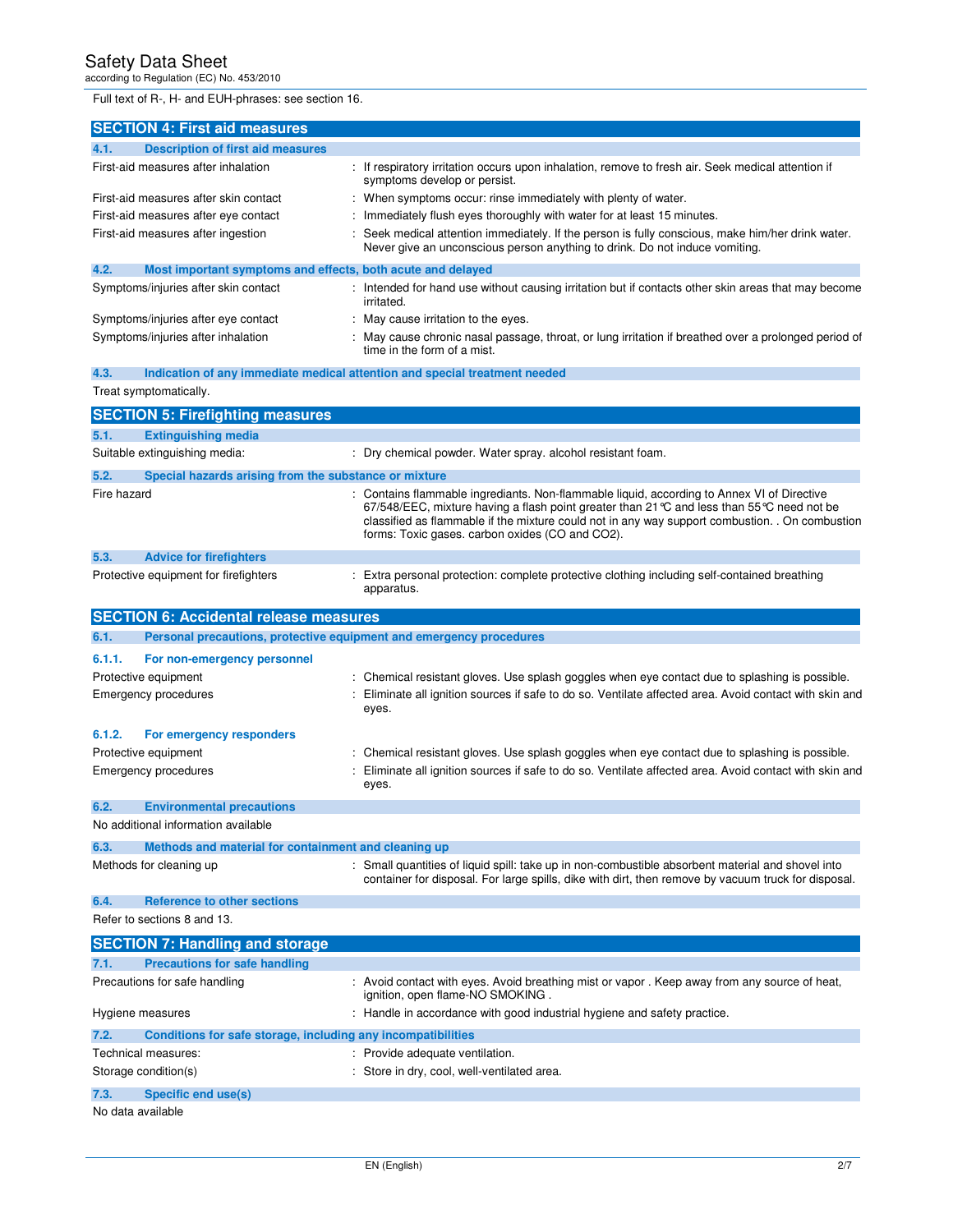# **SECTION 8: Exposure controls/personal protection**

| 8.1.<br><b>Control parameters</b> |                                                                    |                           |
|-----------------------------------|--------------------------------------------------------------------|---------------------------|
| Ethanol (64-17-5)                 |                                                                    |                           |
| Austria                           | $MAK$ (mg/m <sup>3</sup> )                                         | 1900 mg/m $3$             |
| Austria                           | MAK (ppm)                                                          | 1000 ppm                  |
| Austria                           | MAK Short time value (mg/m <sup>3</sup> )                          | 3800 mg/m <sup>3</sup>    |
| Austria                           | MAK Short time value (ppm)                                         | 2000 ppm                  |
| Belgium                           | Limit value (mg/m <sup>3</sup> )                                   | 1907 mg/m <sup>3</sup>    |
| Belgium                           | Limit value (ppm)                                                  | 1000 ppm                  |
| France                            | VLE (mg/m <sup>3</sup> )                                           | 9500 mg/m <sup>3</sup>    |
| France<br>France                  | VLE (ppm)<br>VME (mg/m <sup>3</sup> )                              | 5000 ppm<br>1900 mg/m $3$ |
| France                            | VME (ppm)                                                          | 1000 ppm                  |
| Germany                           | TRGS 900 Occupational exposure limit value (mg/m <sup>3</sup> )    | 960 mg/m <sup>3</sup>     |
| Germany                           | TRGS 900 Occupational exposure limit value (ppm)                   | 500 ppm                   |
| Italy - Portugal - USA ACGIH      | ACGIH TWA (mg/m <sup>3</sup> )                                     | 1884 mg/m <sup>3</sup>    |
| Italy - Portugal - USA ACGIH      | ACGIH TWA (ppm)                                                    | 1000 ppm                  |
| <b>USA NIOSH</b>                  | NIOSH REL (TWA) (mg/m3)                                            | 1900 mg/m $3$             |
| USA NIOSH                         | NIOSH REL (TWA) (ppm)                                              | 1000 ppm                  |
| <b>USA OSHA</b>                   | OSHA PEL (TWA) (mg/m3)                                             | 1900 mg/m $3$             |
| <b>USA OSHA</b>                   | OSHA PEL (TWA) (ppm)                                               | 1000 ppm                  |
| Spain                             | $VLA-ED$ (mg/m <sup>3</sup> )                                      | 1910 mg/m $3$             |
| Spain                             | VLA-ED (ppm)                                                       | 1000 ppm                  |
| Switzerland                       | $\overline{VLE (mg/m^3)}$                                          | 1920 mg/m <sup>3</sup>    |
| Switzerland                       | VLE (ppm)                                                          | 1000 ppm                  |
| Switzerland                       | $VME$ (mg/m <sup>3</sup> )                                         | 960 mg/m <sup>3</sup>     |
| Switzerland                       | VME (ppm)                                                          | 500 ppm                   |
| United Kingdom                    | WEL TWA (mg/m <sup>3</sup> )                                       | 1920 mg/m <sup>3</sup>    |
| United Kingdom                    | WEL TWA (ppm)                                                      | 1000 ppm                  |
| <b>Czech Republic</b>             | Expoziční limity (PEL) (mg/m3)                                     | 1000 mg/m <sup>3</sup>    |
| <b>Czech Republic</b>             | Expoziční limity (PEL) (ppm)                                       | 530 ppm                   |
| <b>Czech Republic</b>             | Expoziční limity (NPK-P) (mg/m3)                                   | 3000 mg/m <sup>3</sup>    |
| <b>Czech Republic</b>             | Expoziční limity (NPK-P) (ppm)                                     | 1590 ppm                  |
| Denmark<br>Denmark                | Grænseværdie (langvarig) (mg/m3)<br>Grænseværdie (langvarig) (ppm) | 1900 mg/m $3$<br>1000 ppm |
|                                   |                                                                    |                           |
| Denmark                           | Grænseværdie (kortvarig) (mg/m3)                                   | 3800 mg/m <sup>3</sup>    |
| Denmark                           | Grænseværdie (kortvarig) (ppm)                                     | 2000 ppm                  |
| Finland                           | HTP-arvo (8h) (mg/m3)                                              | 1900 mg/m <sup>3</sup>    |
| Finland                           | HTP-arvo (8h) (ppm)                                                | 1000 ppm                  |
| Finland                           | HTP-arvo (15 min)                                                  | 2500 mg/m <sup>3</sup>    |
| Finland                           | HTP-arvo (15 min) (ppm)                                            | 1300 ppm                  |
| Hungary                           | AK-érték                                                           | 1900 mg/m $3$             |
| Hungary                           | CK-érték                                                           | 7600 mg/m <sup>3</sup>    |
| Ireland                           | OEL (8 hours ref) (mg/m3)                                          | 1900 mg/m $3$             |
| Ireland                           | OEL (8 hours ref) (ppm)                                            | 1000 ppm                  |
| Lithuania                         | $IPRV$ (mg/m3)                                                     | 1000 mg/m $3$             |
| Lithuania                         | IPRV (ppm)                                                         | 500 ppm                   |
| Lithuania                         | TPRV (mg/m3)                                                       | 1900 mg/m $3$             |
| Lithuania                         | TPRV (ppm)                                                         | 1000 ppm                  |
| Lithuania                         | NRV (mg/m3)                                                        | 1900 mg/m <sup>3</sup>    |
| Lithuania                         | NRV (ppm)                                                          | 1000 ppm                  |
| Norway                            | Gjennomsnittsverdier (AN) (mg/m3)                                  | 950 mg/m $3$              |
| Norway                            | Gjennomsnittsverdier (AN) (ppm)                                    | 500 ppm                   |
| Poland                            | NDS (mg/m3)                                                        | 1900 mg/m $3$             |
| EN (English)<br>3/7               |                                                                    |                           |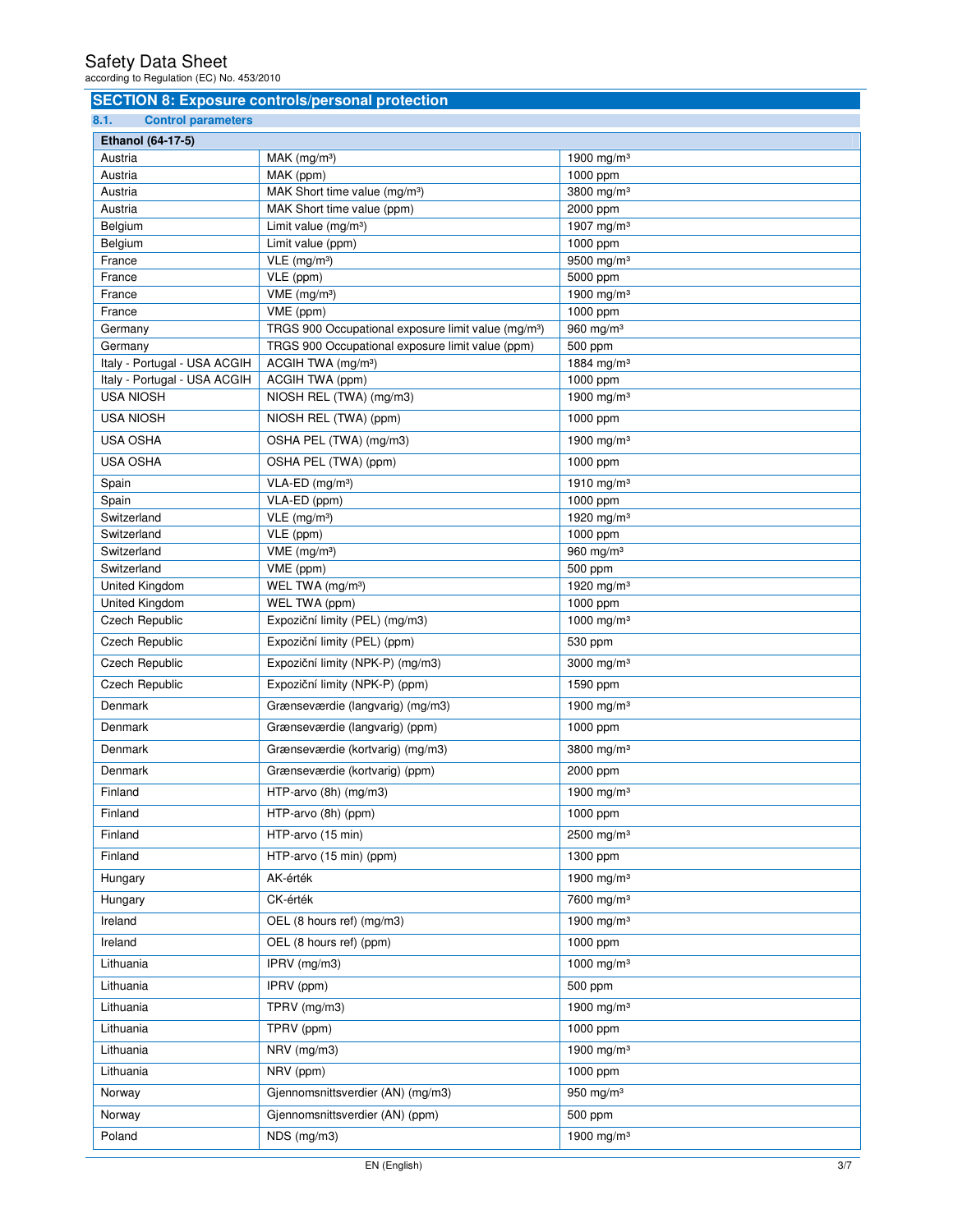| according to Regulation (EC) No. 453/2010                     |                             |                                                |                          |
|---------------------------------------------------------------|-----------------------------|------------------------------------------------|--------------------------|
| <b>Ethanol (64-17-5)</b>                                      |                             |                                                |                          |
| Slovakia                                                      | NPHV (priemerná) (mg/m3)    |                                                | 960 mg/m $3$             |
| Slovakia                                                      | NPHV (priemerná) (ppm)      |                                                | 500 ppm                  |
| Slovakia                                                      | Upozornenie (SK)            |                                                | krátkodobý kategória II. |
| Canada (Quebec)                                               | $VEMP$ (mg/m <sup>3</sup> ) |                                                | 1880 mg/m $3$            |
| Canada (Quebec)                                               | VEMP (ppm)                  |                                                | 1000 ppm                 |
| Australia                                                     | TWA $(mg/m3)$               |                                                | 1920 mg/m <sup>3</sup>   |
| Australia                                                     | TWA (ppm)                   |                                                | 1000 ppm                 |
| <b>HAND SANITIZER GEL</b>                                     |                             |                                                |                          |
| DNEL/DMEL (Workers)                                           |                             |                                                |                          |
| Acute - systemic effects, inhalation                          |                             | 950 mg/m $3$                                   |                          |
| Long-term - systemic effects, dermal                          |                             | 343 mg/kg bodyweight/day                       |                          |
| Long-term - systemic effects, inhalation                      |                             | 1900 mg/m $3$ /day                             |                          |
| DNEL/DMEL (General population)                                |                             |                                                |                          |
| Acute - systemic effects, inhalation                          |                             | 950 mg/m $3$                                   |                          |
| Long-term - systemic effects, oral                            |                             | 87 mg/kg bodyweight/day                        |                          |
| Long-term - systemic effects, inhalation                      |                             | 114 mg/m <sup>3</sup> /day                     |                          |
| Long-term - systemic effects, dermal                          |                             | 206 mg/kg bodyweight/day                       |                          |
| 8.2.<br><b>Exposure controls</b>                              |                             |                                                |                          |
| Appropriate engineering controls                              |                             | : Ensure adequate ventilation.                 |                          |
| Personal protective equipment                                 |                             | : Normally not required when used as intended. |                          |
|                                                               |                             |                                                |                          |
| Hand protection                                               |                             | Product is designed for use on hands.          |                          |
| Eye protection                                                |                             | Normally not required if used as intended.     |                          |
| Skin and body protection                                      |                             | Normally not required if used as intended.     |                          |
| Respiratory protection                                        |                             | : Normally not required if used as intended.   |                          |
| <b>SECTION 9: Physical and chemical properties</b>            |                             |                                                |                          |
| 9.1.<br>Information on basic physical and chemical properties |                             |                                                |                          |
| Physical state                                                | : Liquid                    |                                                |                          |
| Appearance                                                    |                             | : Clear gel                                    |                          |
| Colour                                                        |                             | Colourless                                     |                          |
| Odour                                                         |                             | Citrus                                         |                          |
| Odour threshold                                               |                             | No data available                              |                          |
| pH                                                            |                             | No data available                              |                          |
| Melting point                                                 |                             |                                                |                          |
|                                                               |                             | No data available                              |                          |
| Solidification point                                          |                             | No data available                              |                          |
| Boiling point                                                 |                             | : No data available                            |                          |
| Flash point                                                   |                             | : 22.2 $\degree$ C                             |                          |

| Relative evaporation rate (butylacetate=1) | : 2.7                      |
|--------------------------------------------|----------------------------|
| Flammability (solid, gas)                  | : No data available        |
| <b>Explosive limits</b>                    | : No data available        |
| Vapour pressure                            | : No data available        |
| Relative vapour density at 20 °C           | : No data available        |
| Relative density                           | : $0.89$ g/cm <sup>3</sup> |
| Log Pow                                    | : No data available        |
| Log Kow                                    | : No data available        |
| Self ignition temperature                  | : No data available        |
| Decomposition temperature                  | : No data available        |
| Viscosity, kinematic                       | : No data available        |
| Viscosity, dynamic                         | : No data available        |
| <b>Explosive properties</b>                | : No data available        |
| Oxidising properties                       | : No data available        |

**9.2. Other information** 

No data available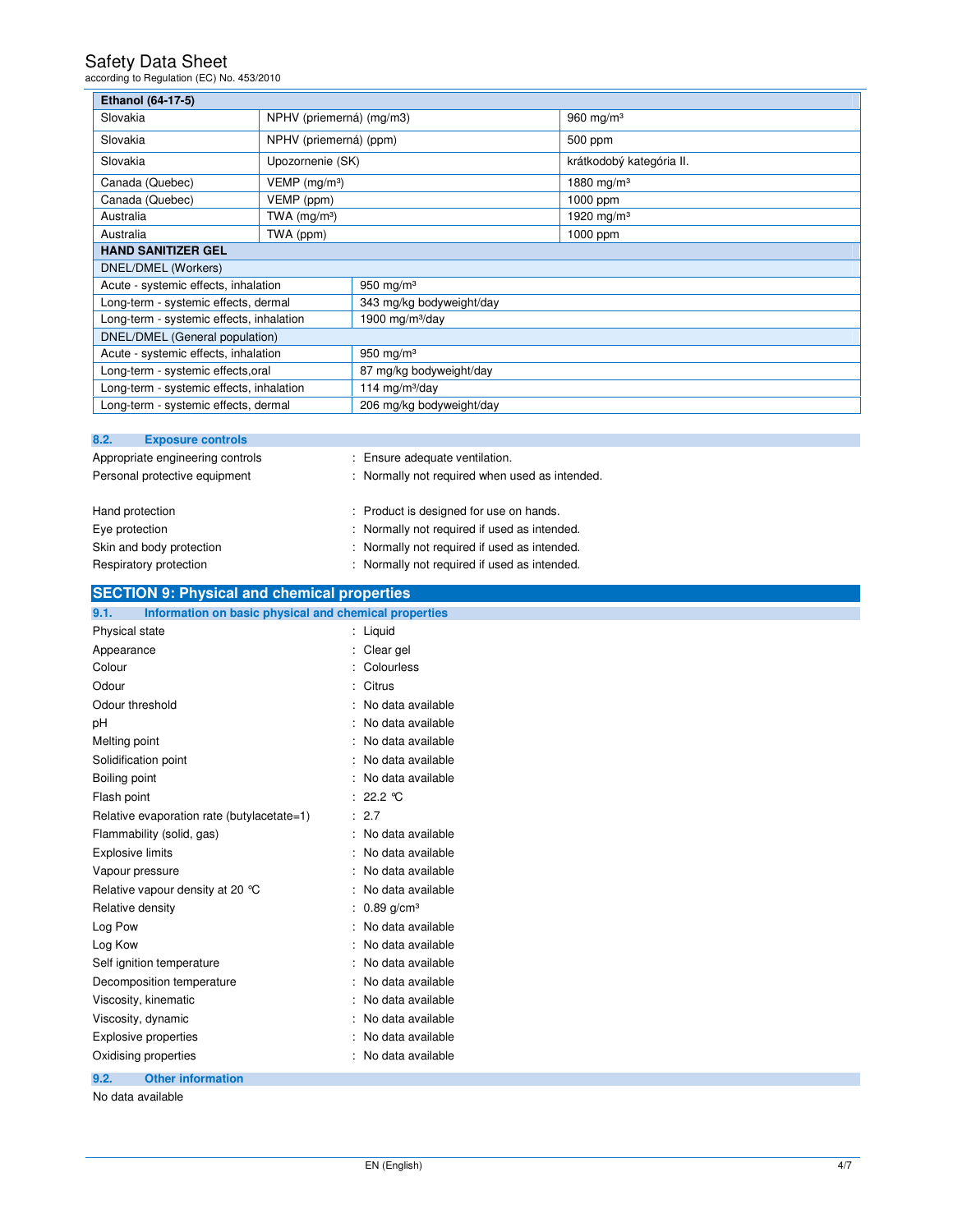|                   | <b>SECTION 10: Stability and reactivity</b>     |
|-------------------|-------------------------------------------------|
| 10.1.             | <b>Reactivity</b>                               |
|                   | Stable under normal conditions of use.          |
| 10.2.             | <b>Chemical stability</b>                       |
|                   | Stable under normal conditions of use.          |
| 10.3.             | <b>Possibility of hazardous reactions</b>       |
| None known.       |                                                 |
| 10.4.             | <b>Conditions to avoid</b>                      |
| No data available |                                                 |
| 10.5.             | Incompatible materials                          |
|                   | Strong oxidizing agents, strong reducing agents |
| 10.6.             | <b>Hazardous decomposition products</b>         |
| None known.       |                                                 |

# **SECTION 11: Toxicological information 11.1. Information on toxicological effects**

Acute toxicity **in the case of the contract of the contract of the contract of the contract of the contract of the contract of the contract of the contract of the contract of the contract of the contract of the contract of** 

| <b>Ethanol (64-17-5)</b>                              |                                                                                                                                                                                      |
|-------------------------------------------------------|--------------------------------------------------------------------------------------------------------------------------------------------------------------------------------------|
| LD50 oral rat                                         | 10470 mg/kg                                                                                                                                                                          |
| LD50 dermal rat                                       | 15800 mg/kg                                                                                                                                                                          |
| LC50 inhalation rat (mg/l)                            | $> 51$ mg/l/4h                                                                                                                                                                       |
| Skin corrosion/irritation                             | : Not classified                                                                                                                                                                     |
| Serious eye damage/irritation                         | : Not classified (according to Directive 67/548 EEC and 1999/45/EC)                                                                                                                  |
| Respiratory or skin sensitisation                     | : Not classified                                                                                                                                                                     |
| Germ cell mutagenicity                                | : Not classified (No classification for mutagenicity as none of the components is classified for<br>mutagenicity)                                                                    |
| Carcinogenicity                                       | Not classified (No classification for carcinogenicity as none of the components is classified for<br>carcinogenicity)                                                                |
| Reproductive toxicity                                 | Not classified (No classification for reproduction as none of the components is toxic for<br>reproduction)                                                                           |
| Specific target organ toxicity (single exposure)      | Not classified (None of the components shows specific effects in acute toxicity studies requiring<br>classification for Specific Target Organ Systemic Toxicity single exposure)     |
| Specific target organ toxicity (repeated<br>exposure) | : Not classified (None of the components shows specific effects in acute toxicity studies requiring<br>classification for Specific Target Organ Systemic Toxicity repeated exposure) |
| Aspiration hazard                                     | Not classified                                                                                                                                                                       |

# **SECTION 12: Ecological information**

| 12.1. | <b>Toxicity</b>                                                              |
|-------|------------------------------------------------------------------------------|
|       | No additional information available                                          |
| 12.2. | <b>Persistence and degradability</b>                                         |
|       | No additional information available                                          |
| 12.3. | <b>Bioaccumulative potential</b>                                             |
|       | No additional information available                                          |
| 12.4. | <b>Mobility in soil</b>                                                      |
|       | No additional information available                                          |
| 12.5. | <b>Results of PBT and vPvB assessment</b>                                    |
|       | <b>FOAMING ALCOHOL HAND SANITIZER</b>                                        |
|       | This substance/mixture does not meet the PBT criteria of REACH, annex XIII.  |
|       | This substance/mixture does not meet the vPvB criteria of REACH, annex XIII. |
| 12.6. | <b>Other adverse effects</b>                                                 |
|       | No additional information available                                          |
|       | <b>SECTION 13: Disposal considerations</b>                                   |
| 13.1. | Waste treatment methods                                                      |

Regional legislation (waste) : Dispose of contents/container to comply with applicable local, national and international regulations.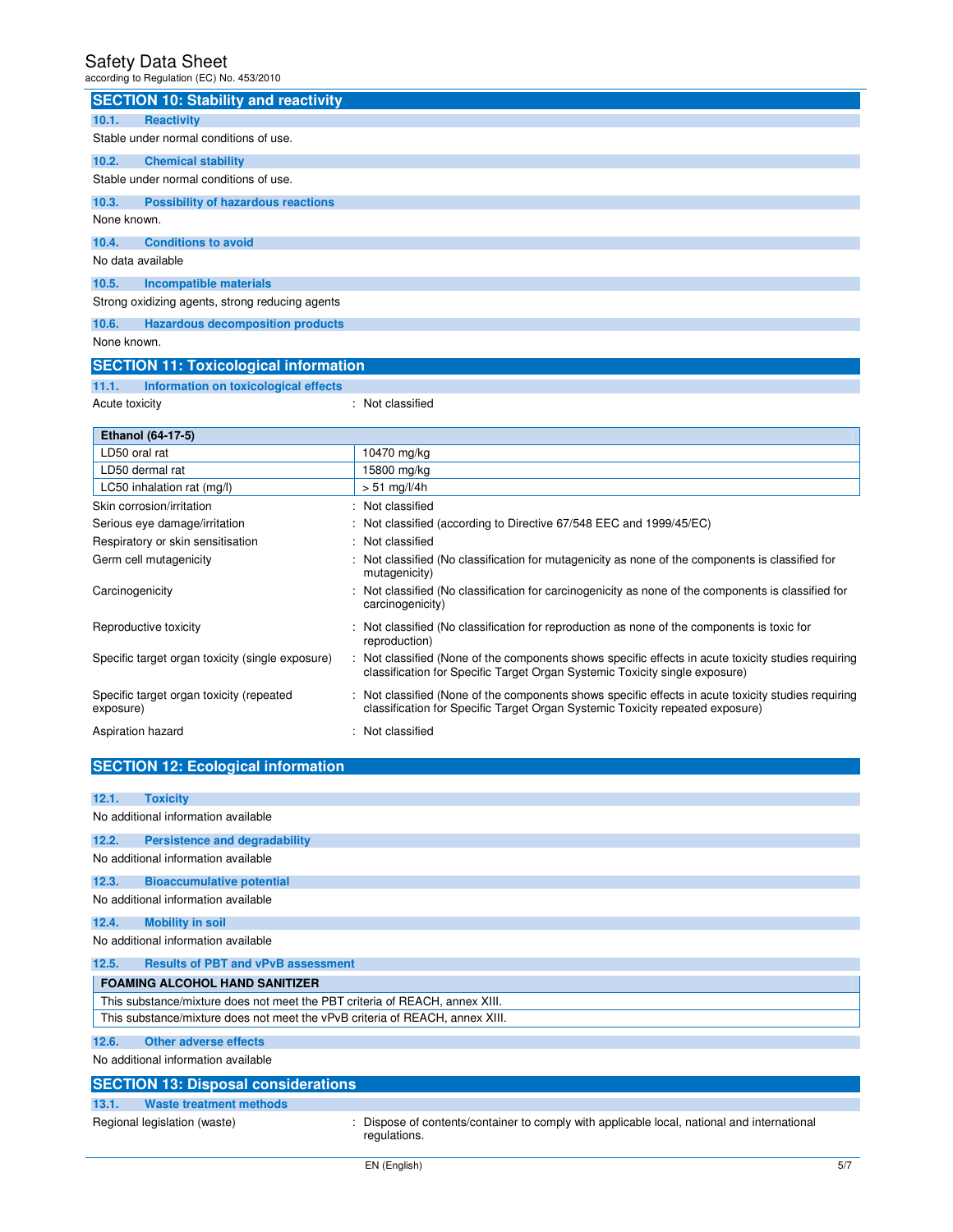# Safety Data Sheet

according to Regulation (EC) No. 453/2010

Waste disposal recommendations : Comply with local regulations for disposal.

# **SECTION 14: Transport information**

In accordance with DOT/ADR / RID / ADNR / IMDG / ICAO / IATA **14.1. Domestic (USA) DOT Shipping Regulation** 

Limited quantities may be shipped as ORM-D, Consumer Commodity, in accordance with 49CFR (HMR 181), 173.150 and 173.156

## HAZMAT MARKING:

Domestic(US): Ethyl alcohol solutions, 3, UN1170, PG II

| 14.1.<br><b>UN number</b>                                                 |                                                                   |
|---------------------------------------------------------------------------|-------------------------------------------------------------------|
| UN-No.                                                                    | : 1170                                                            |
| 14.2.<br><b>UN proper shipping name</b>                                   |                                                                   |
| Proper shipping name                                                      | : ETHANOL SOLUTION (ETHYL ALCOHOL SOLUTION)                       |
| Transport document description                                            | : UN 1170 ETHANOL SOLUTION (ETHYL ALCOHOL SOLUTION), 3, II, (D/E) |
| 14.3.<br><b>Transport hazard class(es)</b>                                |                                                                   |
| Class (UN)                                                                | : 3                                                               |
| Hazard labels (UN)                                                        | : 3                                                               |
| 14.4.<br><b>Packing group</b>                                             |                                                                   |
| Packing group (UN)                                                        | $\pm$ 11                                                          |
| 14.5.<br><b>Environmental hazards</b>                                     |                                                                   |
| Other information                                                         | : No supplementary information available.                         |
| 14.6.<br><b>Special precautions for user</b>                              |                                                                   |
| <b>Overland transport</b><br>14.6.1.                                      |                                                                   |
|                                                                           |                                                                   |
| Hazard identification number (Kemler No.)                                 | : 33                                                              |
| Classification code                                                       | : F1                                                              |
| Orange plates                                                             | 33<br>1170                                                        |
| Tunnel restriction code                                                   | : D/E                                                             |
| Limited quantities (ADR)                                                  | : LQ04                                                            |
| Excepted quantities (ADR)                                                 | : E2                                                              |
| EAC code                                                                  | : .2YE                                                            |
| <b>Transport by sea</b><br>14.6.2.<br>No additional information available |                                                                   |
| 14.6.3.<br><b>Air transport</b>                                           |                                                                   |

**14.7. Transport in bulk according to Annex II of MARPOL 73/78 and the IBC Code** 

Not applicable

## **SECTION 15: Regulatory information**

**15.1. Safety, health and environmental regulations/legislation specific for the substance or mixture** 

# **15.1.1. EU-Regulations**

Contains no REACH candidate substance Other regulations, restrictions and prohibition regulations

: Compliance with following regulations: Regulation (EC) 1907/2006 as amended. Regulation (EC) 1272/2008 as amended. Directive 1999/45/EC as amended. Directive 67/548/EEC as amended.

## **15.1.2. National regulations**

No data available